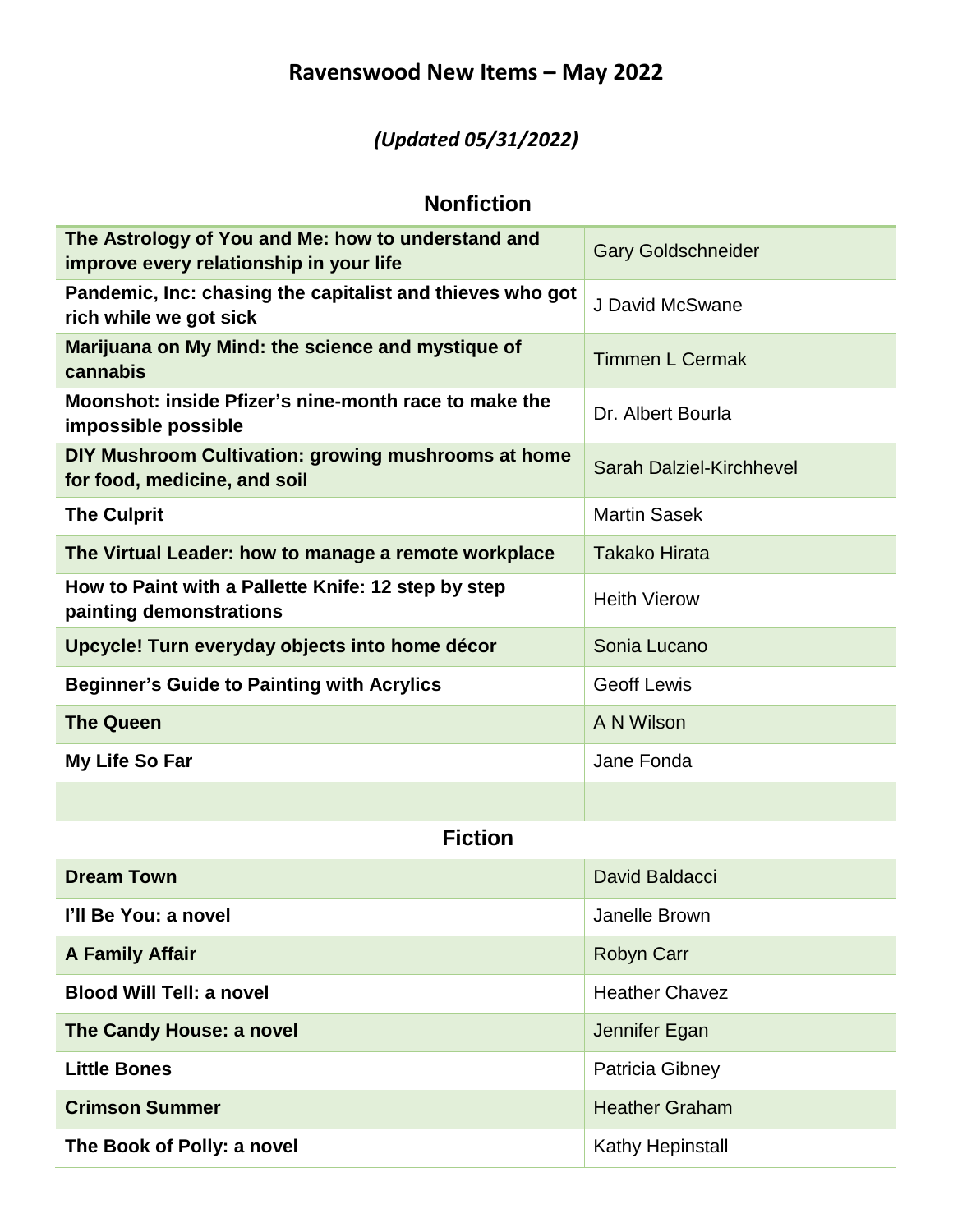| <b>Shadow Fallen</b>                                   | <b>Sherrilyn Kenyon</b> |  |
|--------------------------------------------------------|-------------------------|--|
| <b>Gwendy's Magic Feather</b>                          | <b>Richard Chizmar</b>  |  |
| The Chang: a novel                                     | <b>Kirsten Miller</b>   |  |
| <b>Country Born</b>                                    | Linda Lael Miller       |  |
| <b>Summer on the Island</b>                            | <b>Brenda Novak</b>     |  |
| Death of the Black Widow                               | <b>James Patterson</b>  |  |
| <b>Triple Homicide: thrillers</b>                      | <b>James Patterson</b>  |  |
| Forever Across the Marsh: a novel                      | <b>Jeff Pearson</b>     |  |
| <b>Our Italian Summer</b>                              | <b>Jennifer Probst</b>  |  |
| <b>The Ravaged</b>                                     | Norman Reedus           |  |
| Kingdom of Bones: a thriller                           | <b>James Rollins</b>    |  |
| The Investigator                                       | John Sandford           |  |
| <b>Immortal Rising</b>                                 | <b>Lynsay Sands</b>     |  |
| <b>What Happened to the Bennetts</b>                   | Lisa Scottoline         |  |
| <b>Beautiful: a novel</b>                              | <b>Danielle Steel</b>   |  |
| <b>Summer at the Cape</b>                              | RaeAnneThayne           |  |
| <b>Near Dark: a thriller</b>                           | <b>Brad Thor</b>        |  |
|                                                        |                         |  |
|                                                        |                         |  |
| <b>Inspirational</b>                                   |                         |  |
| A Lady of Hidden Intent (Liberty 2)                    | <b>Tracie Peterson</b>  |  |
|                                                        |                         |  |
| <b>Mystery</b>                                         |                         |  |
| <b>Aunt Dimity and the Enchanted Cottage</b>           | Nancy Atherton          |  |
| Overboard: a V I Washawski novel                       | Sara Paretsky           |  |
| Robert B. Parker's Revenge Tour: a Sunny Randall novel | Mike Lupica             |  |
|                                                        |                         |  |
| <b>Sci-Fi &amp; Fantasy</b>                            |                         |  |
|                                                        |                         |  |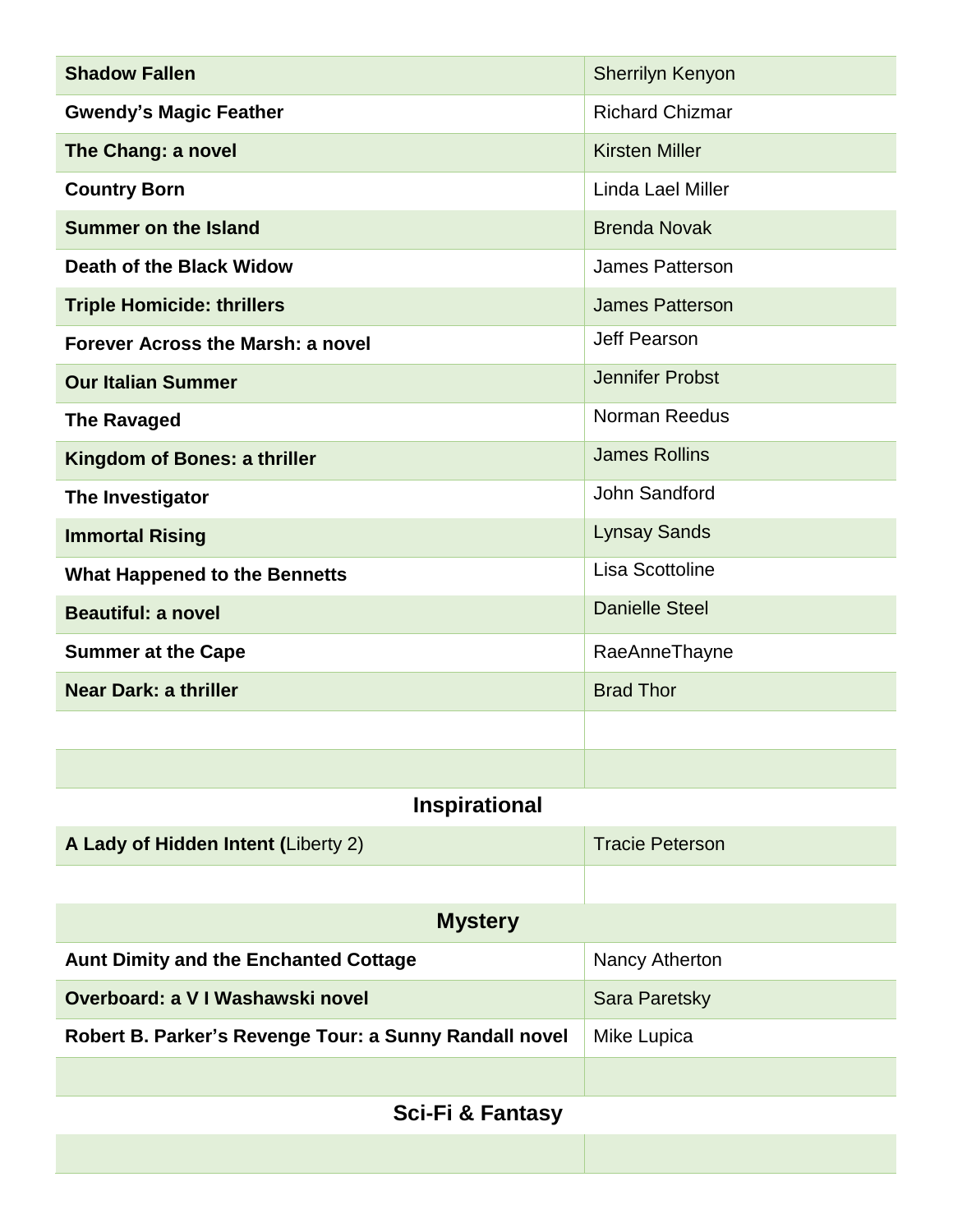| <b>Large Print</b>                                  |                        |  |
|-----------------------------------------------------|------------------------|--|
| <b>The Candy House</b>                              | Jennifer Egan          |  |
| <b>A Family Affair</b>                              | Robyn Carr             |  |
| <b>Sister Stardust</b>                              | <b>Jane Green</b>      |  |
| <b>Robert Ludlum's The Treadstone Transgression</b> | Joshua Hood            |  |
| <b>What Happened to the Bennetts</b>                | <b>Lisa Scottoline</b> |  |
| A Safe House                                        | <b>Stuart Woods</b>    |  |
|                                                     |                        |  |
| <b>Graphic Novels</b>                               |                        |  |
| <b>Maus: a survivor's tale</b>                      | Art Spiegelman         |  |
|                                                     |                        |  |
| <b>Westerns</b>                                     |                        |  |
|                                                     |                        |  |
| <b>Young Adult</b>                                  |                        |  |
| House of Earth and Blood (Crescent City 1)          | Sarah J Maass          |  |
|                                                     |                        |  |
| <b>Audiobooks</b>                                   |                        |  |
| <b>Dream Town</b>                                   | <b>David Baldacci</b>  |  |
| <b>Blood Will Tell</b>                              | <b>Heather Chavez</b>  |  |
| <b>The Baxters</b>                                  | <b>Karen Kingsbury</b> |  |
| <b>Summer on the Island</b>                         | <b>Brenda Novak</b>    |  |
| <b>Ocean State</b>                                  | <b>Stewart O'Nan</b>   |  |
| Overboard: a novel                                  | Sara Paretsky          |  |
| <b>Robert B. Parker's Revenge Tour</b>              | <b>Mike Lupica</b>     |  |
| Death of the Black Widow                            | James Patterson        |  |
| <b>22 Seconds</b>                                   | <b>James Patterson</b> |  |
| <b>Kingdom of Bones</b>                             | <b>James Rollins</b>   |  |
| <b>High Stakes</b>                                  | <b>Danielle Steel</b>  |  |
| <b>Beautiful</b>                                    | <b>Danielle Steel</b>  |  |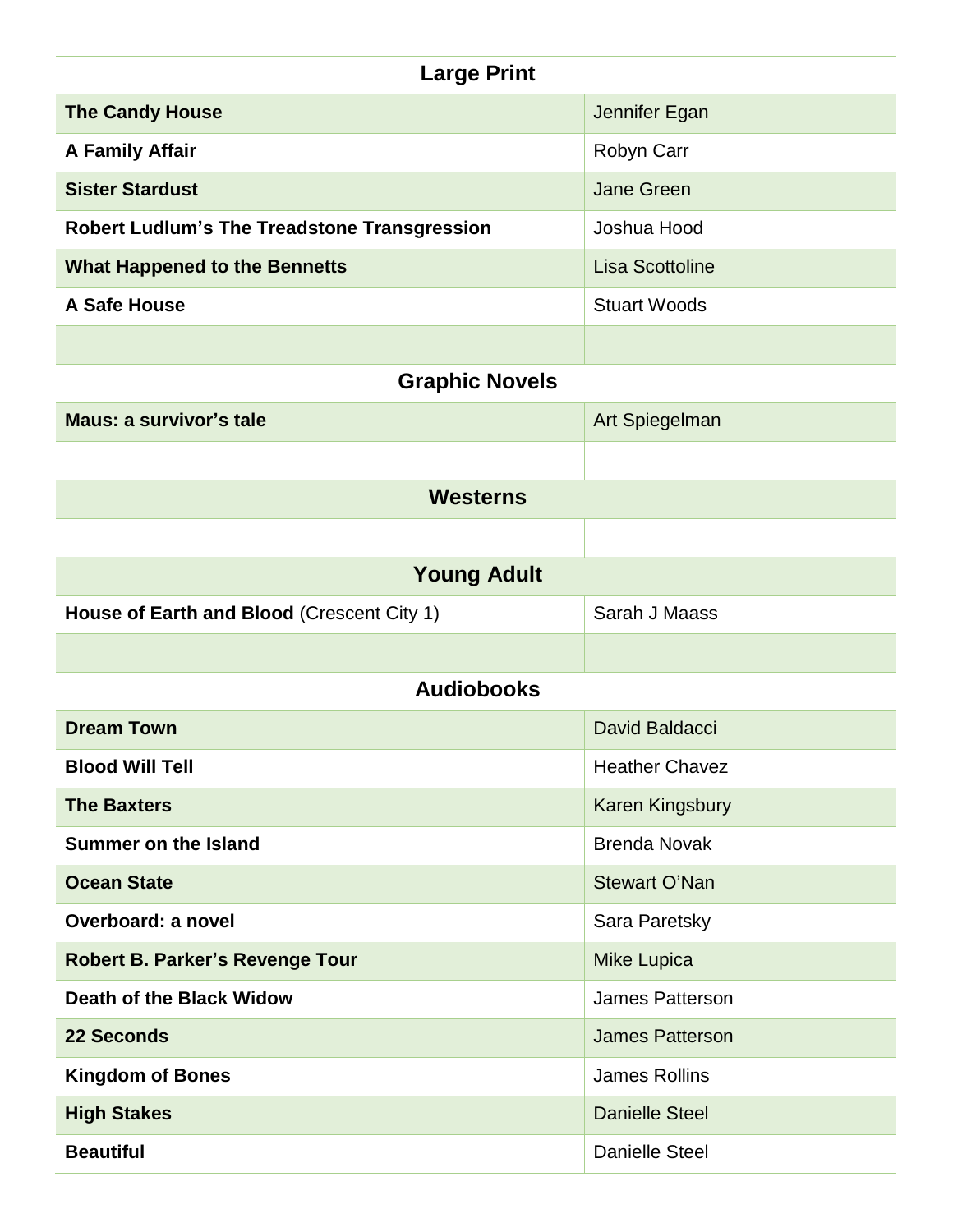| <b>The Summer Place</b>           | Jennifer Weiner                   |
|-----------------------------------|-----------------------------------|
| <b>City on Fire</b>               | Don Winslow                       |
| For the Love of Pete              | <b>Sherryl Woods</b>              |
|                                   |                                   |
| <b>DVDs</b>                       |                                   |
| <b>Grace and Frankie Season 3</b> | <b>Grace and Frankie Season 4</b> |
|                                   |                                   |
| <b>Library of Things</b>          |                                   |
|                                   |                                   |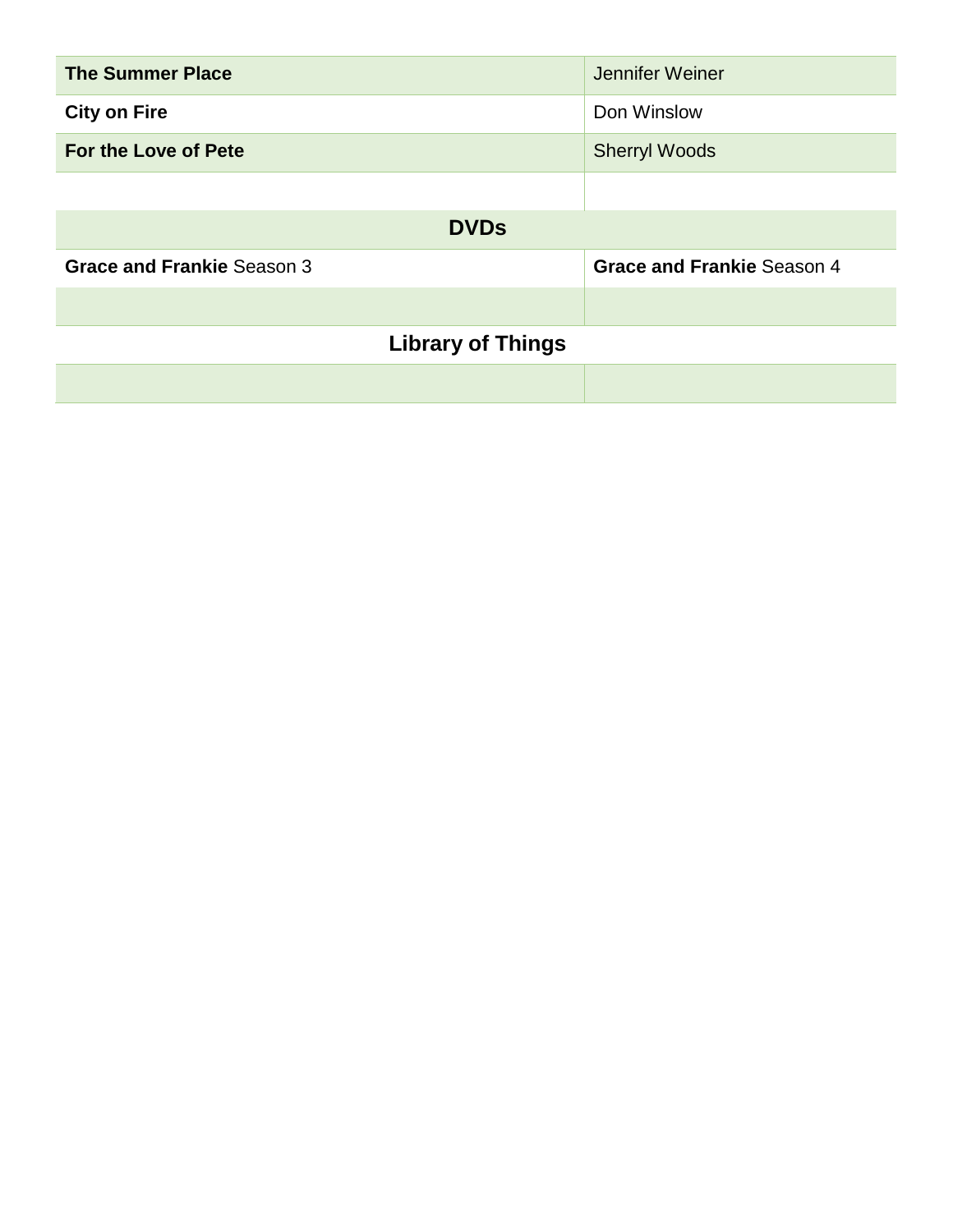# **Ravenswood New Juvenile Items – May 2022**

#### *(Updated 05/31/2022)*

#### **Nonfiction**

| <b>Jellyfish</b>                          | Jaclyn Jaycox                |
|-------------------------------------------|------------------------------|
| <b>Manatees</b>                           | Mari Schuh                   |
| <b>Sea Otters</b>                         | Jaclyn Jaycox                |
| <b>Walruses</b>                           | Mari Schuh                   |
| <b>Color Craziness! optical illusions</b> | <b>Spencer Brinker</b>       |
| <b>History of Pirates</b>                 | Kenny Abdo                   |
| <b>The Lost Roanoke Colony</b>            | <b>Megan Cooley Peterson</b> |
|                                           |                              |
| <b>Fiction</b>                            |                              |
| <b>Words on Fire</b>                      | Jennifer A. Nielsen          |
| <b>Bo and the Merbaby</b>                 | <b>Rebecca Elliot</b>        |

| <b>Cat Kid Comic Club 3</b>                     | Dav Pilkey            |
|-------------------------------------------------|-----------------------|
| <b>I Survived the Galveston Hurricane, 1900</b> | <b>Lauren Tarshis</b> |

| <b>Easy Readers</b>                 |                       |  |
|-------------------------------------|-----------------------|--|
| Sloth at the Zoom                   | <b>Helaine Becker</b> |  |
| <b>Head Over Tail</b>               | <b>Rachel Bright</b>  |  |
| <b>Splash's Swim School</b>         | Liza Charlesworth     |  |
| <b>Dora's Big Book of Stories</b>   | Various               |  |
| <b>Lola Goes to School</b>          | Anna McQuinn          |  |
| <b>Tooth</b>                        | Leslie Patricelli     |  |
| <b>Big Kid Bed</b>                  | Leslie Patricelli     |  |
| <b>Curious George Goes Swimming</b> | Margret & H A Rey     |  |